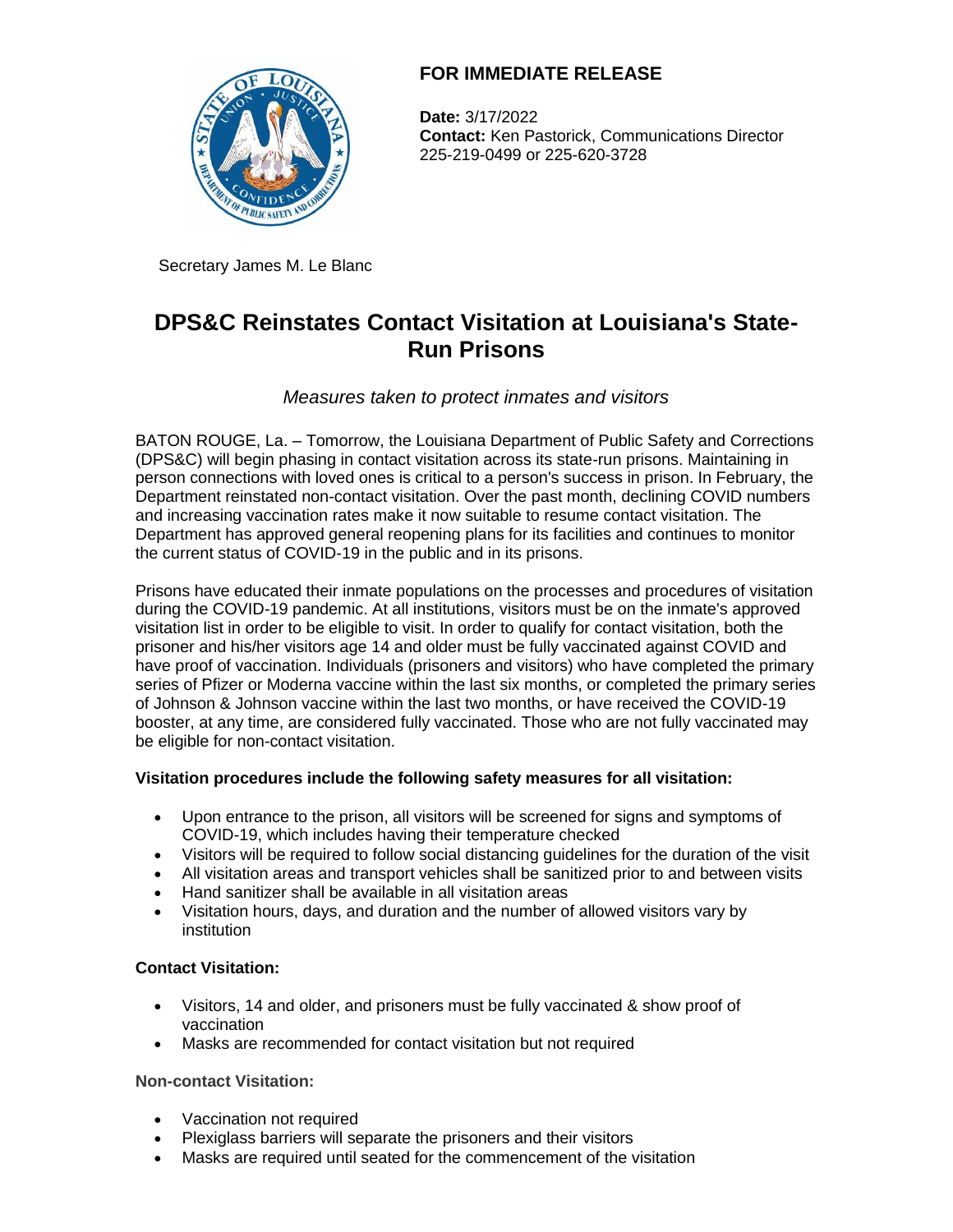The DPS&C originally suspended visitation on March 12, 2020, to mitigate the spread of COVID-19 and protect staff and inmates at the state's institutions. Visitation resumed on March 13, 2021, and when COVID-19 infections surged, the Department suspended visitation again on July 26, 2021. On October 18, 2021, the Department reinstated visitation until a surge in COVID cases across the state forced suspension of visitation on January 6, 2022. Non-contact visitation resumed on February 21, 2022. The Department created a webpage at **[doc.la.gov](http://doc.la.gov/)** with COVID-19 information to keep relatives, loved ones, and the general public informed on the latest developments concerning the pandemic.

If at any point the total active cases at a prison exceeds .5 percent of the total population of that institution, visitation at that prison will be suspended immediately until the rate falls below .5 percent.

Contact visitation will resume on the following dates, with both contact and non-contact visitation following the schedules listed below. Visitation must be scheduled in advance by contacting the prison. All visitors must be on the prisoner's visitation list.

### **Friday, March 18, 2022**

Dixon Correctional Institute - 7 days a week, 8 a.m. - 4:45 p.m.

### **Saturday, March 19, 2022**

- Allen Correctional Center Saturday & Sunday, 8 a.m. 3 p.m.
- Louisiana Correctional Institute for Women at Hunt & Jetson Saturday & Sunday, 8 a.m. - 4 p.m., at Louisiana State Penitentiary - Friday - Sunday (orderlies), 8 a.m. - 4 p.m.
- Louisiana State Penitentiary Saturday & Sunday, 7 10 a.m. & 12:00 3:00 p.m.

#### **Monday, March 21, 2022**

- David Wade Correctional Center Monday Friday, 8:30 a.m. 3:30 p.m.
- Elayn Hunt Correctional Center 7 days a week, 8 11 a.m. & 1 4 p.m.
- Rayburn Correctional Center Tuesday & Wednesday (max. custody), Thursday Sunday (medium and minimum custody), 8 a.m. - 3 p.m.

#### **Wednesday, March 26, 2022**

 Raymond Laborde Correctional Center - Saturday & Sunday (general population), third Thursday of the month (segregated housing), 8:00 a.m. - 3:30 p.m.

To schedule a visit or get more information about an institution's visitation, contact the facility's Visitation Department at the following numbers and times:

- Allen Correctional Center  $9 11:30$  a.m.  $8 \text{ 1}$   $3:30$  p.m., Monday Friday, at (337) 389-6029
- David Wade Correctional Center 8:30 11 a.m. & 12:30 3:30 p.m., Monday Friday at (318) 927-0400
- Dixon Correctional Institute 8 a.m. 4 p.m., Monday Friday, at (225) 634-6291
- Elayn Hunt Correctional Center 7 a.m. 5 p.m., Monday Friday, at (225) 319-4559 or (225) 319-4364.
- Louisiana Correctional Institute for Women 8 a.m. 4 p.m., Monday Friday, at (225) 319-2324
- Louisiana State Penitentiary 9 a.m. 3 p.m., Monday Friday, at (225) 655-2343
- Rayburn Correctional Center 8 a.m. 4:30 p.m., Monday Friday, at (985) 661-6380
- Raymond Laborde Correctional Center 8 a.m. 4:30 p.m., Monday Friday, at (318) 876-2891 ext. 268